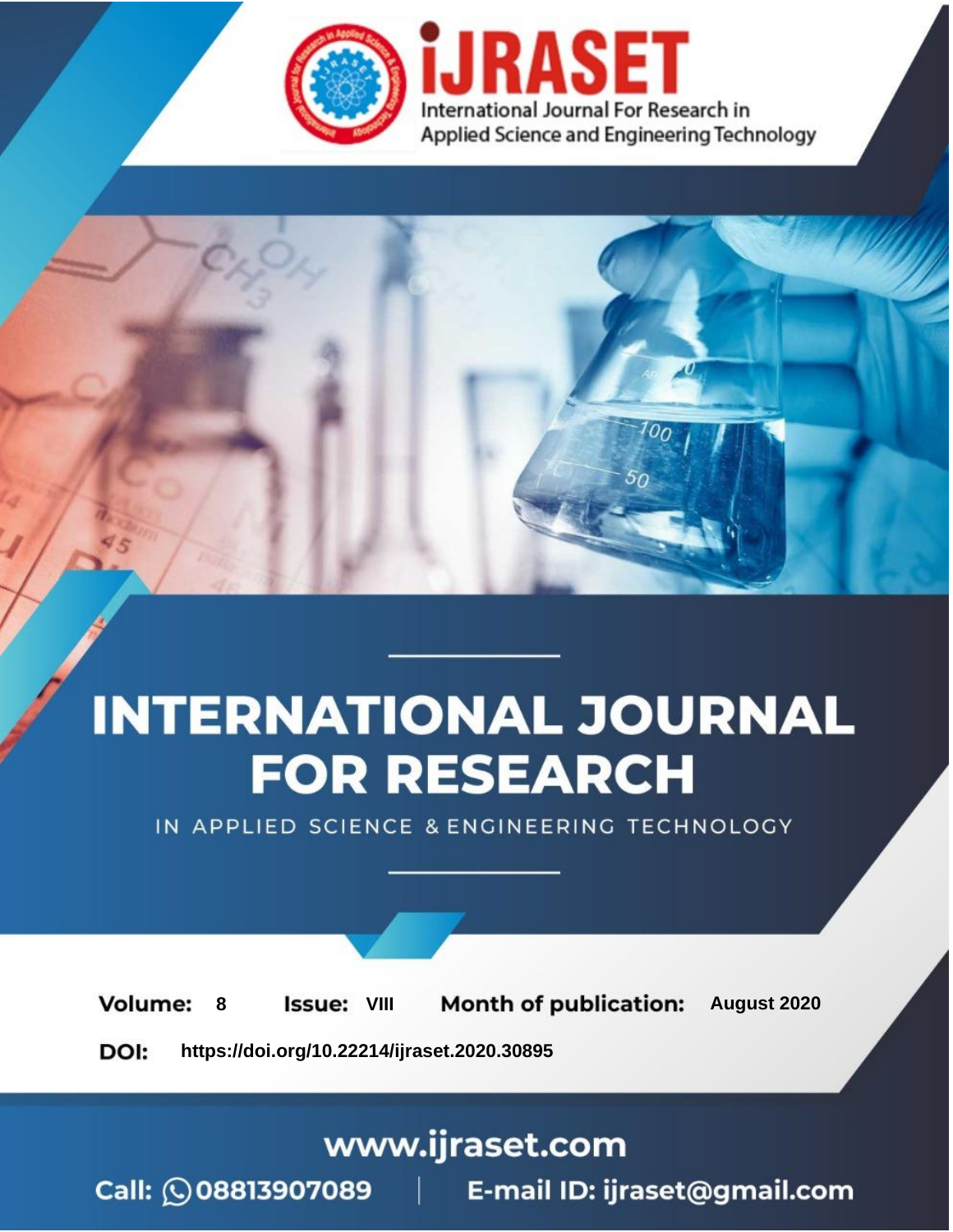

### **Survey of LoRa Technology in Agriculture IoT**

Sayali Makone<sup>1</sup>, Dr. D. G. Khairnar<sup>2</sup>, Trupti Wagh<sup>3</sup>

*1, 2, <sup>3</sup>Department of Electronics and Telecommunication, D.Y.Patil College Of Engineering, Akurdi, Pune, India.*

*Abstract: Wireless signals have proved to be vital part in the field of Internet of Things (IoT). Various smart applications can be developed using wireless sensors and equipment for making the systems remotely accessible. Mobile signals, data transmission application and specific wireless protocol are playing important role in IoT applications. Wireless technology helps us for Smart home automation, Industrial Automation, Automobile automation, Smart Agriculture etc. In smart agriculture systems, various field sensors such as soil sensor, moisture sensor, sprinkler system, temperature sensors etc are implanted throughout large field area. In such cases the wireless sensors and data transmission plays vital role in saving time and energy, monitoring the large area without physical contact. Various processors can be used to detect, analyse and process this sensor data. However, it is necessity of the time to get reliable, low cost and effective communication network. In remote or rural areas, for effective communication proper wireless protocol is basic requirement. At present Bluetooth, ZigBee, RFID, Wi-Fi, LoRaWAN and many more application specific wireless protocol are available in the market. The survey of latest wireless communication technology that can be used with IoT i.e. Features of LoRa technology and comparative study of similar wireless technology has been proposed in this paper.*

*Keywords: Bluetooth, ZigBee, Wi-Fi, LoRaWAN, LPWAN, IoT, Sensors*

#### **I. INTRODUCTION**

The availability of wireless protocol has enhanced the feasibility of smart systems in the field of automation. The wireless protocols are used in a wireless sensor network system for the transmission of data signals to and from sensors and actuators to main controller. Smart Agriculture is a system where different types of sensors and controllers (IoT) data is collected to manage crop and field parameter monitoring sensors effectively and precisely. Numerous and different field implanted sensors are required to be monitored in the farm.

The value determination by field sensors is so precise that human intervention and experiment can take much longer time to match such kind of data accuracy that to with traditional methods. The IoT system can be controlled remotely through cloud platform, webpage, android application or processor connected compatible device. The data can be collected, examined and even the actuators on field can be controlled through such systems. In the system described here, data from several nodes is transmitted and received multiple times through specific wireless protocol.

Sending the data at a long distance using any of the wireless technology plays vital role in applications such as smart parking sensors, wireless drones, traffic signal monitoring, automated water meter reading, home automation, security systems and surveillance systems, Industrial monitoring and control.

In fact, any application that uses internet for data transfer, needs low power long range wireless technologies which will be beneficial for IoT Applications. However, for the farming areas which are generally based in rural or remote locations it is necessary to get reliable network at low cost. Conventional RF transmission techniques using AFSK and ASK, Zigbee and wifi, are being used for such kind of smart agriculture system.

These technologies have promising data transfer rate and long transmission range however they require efficient and high-power backup as compared to LoRa or LoRaWAN transceiver modules, GSM module or LTE are few more options however farmer can't rely on these options in India, due to poor network connectivity and high network maintenance cost. The main limitation here is the dependency on the network service provider and operator charges.

These limitations are not favourable for an application of data transfer with low power, long range wireless data transmission where devices are operated on battery or discrete power supply. Significant output has been shown by LoRaWAN in recent studies for constructing such IoT systems with low power network.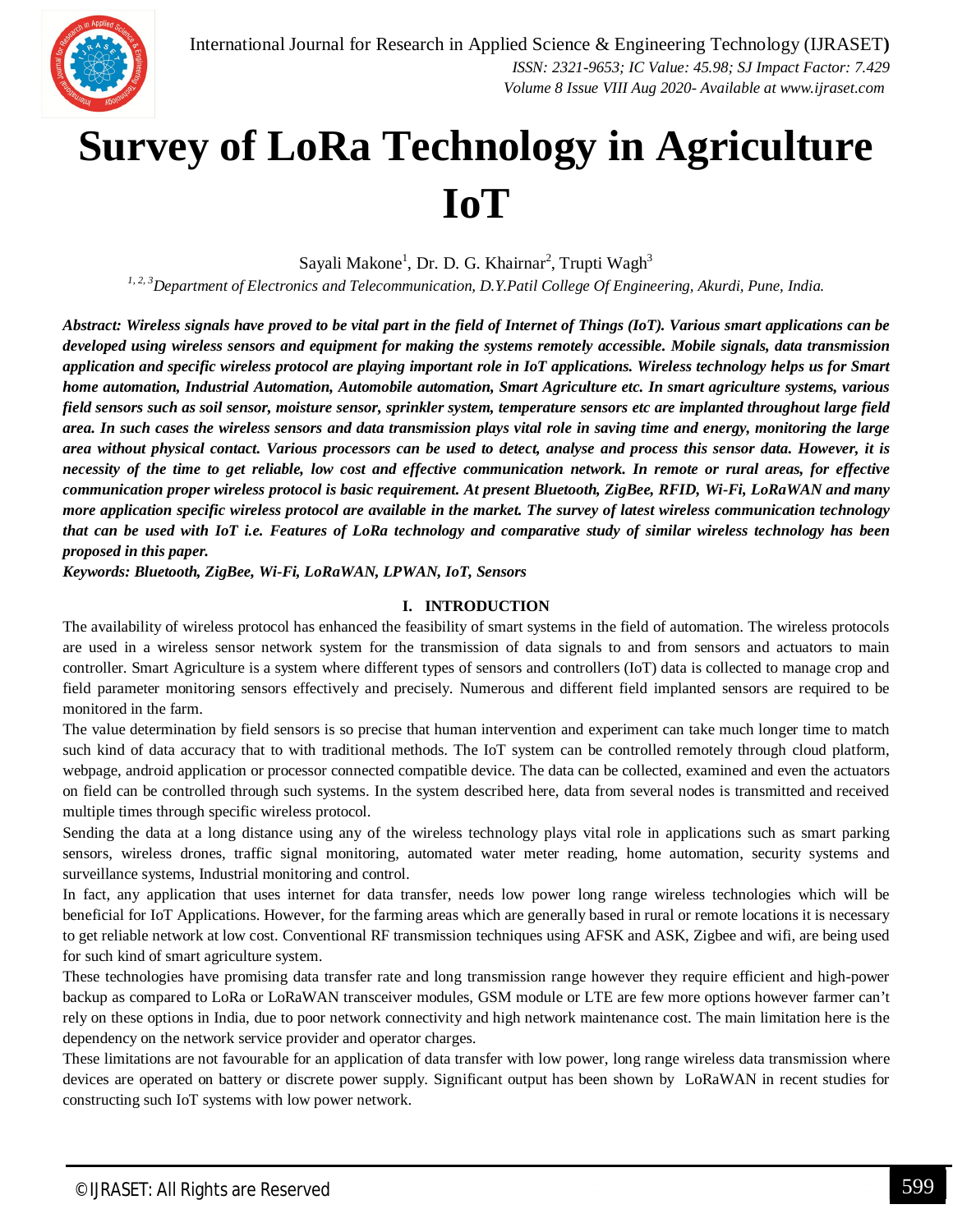International Journal for Research in Applied Science & Engineering Technology (IJRASET**)**



 *ISSN: 2321-9653; IC Value: 45.98; SJ Impact Factor: 7.429 Volume 8 Issue VIII Aug 2020- Available at www.ijraset.com*

#### **II. LITERATURE SURVEY**

*A.* D. Davcev, K. Mitreski, S. Trajkovic, V. Nikolovski and N. Koteli, *"IoT agriculture system based on LoRaWAN," 2018 14th IEEE International Workshop on Factory Communication Systems (WFCS), Imperia, 2018, pp. 1-4, doi: 10.1109/WFCS.2018.8402368.*

Innovative, power efficient and highly scalable IoT agricultural system has been proposed in this system. LoRaWAN network has been used here for long range and low power consumption data transmission from the sensor nodes to the cloud services. For analytics purposes data stream has been utilized by the system of cloud services which are highly scalable. This paper shows the useful methods that can be used in smart agriculture system with the help of LoRa technology. The sensor nodes are connected with LoRa modules in order to transfer the sensor data to the processing system, in order to upload it on cloud platform.

*B. C. Bouras, A. Gkamas, V. Kokkinos and N. Papachristos, "Using LoRa Technology for IoT Monitoring Systems," 2019 10th International Conference on Networks of the Future (NoF), Rome, Italy, 2019, pp. 134-137, doi: 10.1109/NoF47743.2019.9014994.*

Rescue monitoring system has been proposed here which dies the comparative study of various scenarios for IoT.WiFi & LoRa as wireless technologies have been compared initially, however the end devices require high power consumption for processing and thus there is requirement of low power network technologies. LoRa based gateway and WiFi Router is used to connect the enddevices have been connected by using used in our scenarios to the Internet. Experiments carried out on real time basis indicate that LoRa could be an ideal option for building smart rescue monitoring. For building the ecosystem with rescue concepts this study is beginning of development and use of LoRa technology in this area, by making combine use of various software and hardware.

*C. S. C. Gaddam and M. K. Rai, "A Comparative Study on Various LPWAN and Cellular Communication Technologies for IoT Based Smart Applications," 2018 International Conference on Emerging Trends and Innovations In Engineering And Technological Research (ICETIETR), Ernakulam, 2018, pp. 1-8.doi: 10.1109/ICETIETR.2018.8529060.*

This paper explains the importance and use of recent wireless technology, LPWAN. LPWAN which is Low Power Wide Area Networks has proved to be beneficial in designing various IoT systems.The concept of IoT is kept in mind while designing the new devices these days, due to increase in it's demand by the people. The requirement of an automation has been understood and preferred by people which has increased the need of development in this field. This gave rise to study of wireless technology evaluation.

This paper shows the WAN technology study, of LPWAN which uses wireless network and requires very low power supply. It also provides the long range communication, providing low bit rate and using low bandwidth. The usage of Internet of Things (IoT) technology in device designing is increasing rapidly. (LPWAN) is popular and leading technology created for IoT networks. LPWAN is wireless based WAN technology that enables Low power consumption, long range, lower bandwidth with low bit rates. The leading low power technologies with wide area network such as LoRa, sigfo x, NB-IoT, LTE-M are useful for developing IoT networks. By keeping these technologies as reference, the comparison study has been presented in this paper. The parameters such as network coverage, cost of maintenance, life span of battery, security of network and network range have been discussed thoroughly.

The virtues and limitations also have been presented of LPWAN technology. The real time scenarios have been considered while presenting this study and the details of the best technology among the compared ones has been also given by the author for IoT smart applications.

*D. M. Saari, A. M. bin Baharudin, P. Sillberg, S. Hyrynsalmi and W. Yan, "LoRa — A survey of recent research trends," 2018 41st International Convention on Information and Communication Technology, Electronics and Microelectronics (MIPRO), Opatija, 2018, pp. 0872-0877, doi: 10.23919/MIPRO.2018.8400161.*

This study focuses on the new communication technology called LoRaWAN. Evaluation of the LoRaWAN technology in the field of IoT has been done, and especially in sensor network solutions. systematic literature review has been presented in this case study, in the methodology section. More than fifty suitable research papers were identified. Certain questions based on LoRaWAN study were formulated. Most recent and practical applications of LoRa have been revealed. This study has given give recommendations to the researchers and practitioners on how the LoRa-based technologies are beneficial and can be exploited fully in enhancement of IoT solutions and development of IoT systems.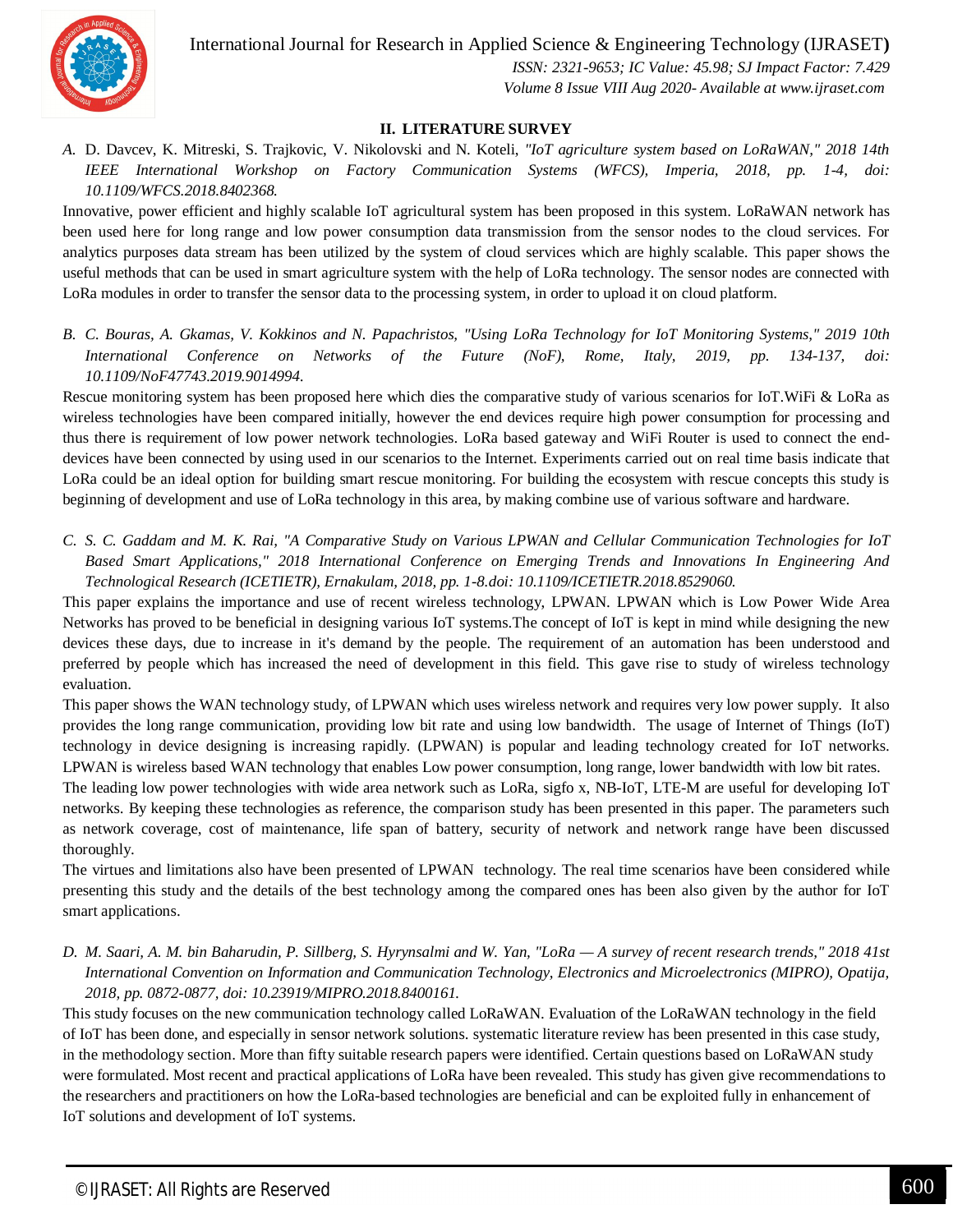

International Journal for Research in Applied Science & Engineering Technology (IJRASET**)**  *ISSN: 2321-9653; IC Value: 45.98; SJ Impact Factor: 7.429*

 *Volume 8 Issue VIII Aug 2020- Available at www.ijraset.com*

*E. A. Lavric and V. Popa, "Internet of Things and LoRa™ Low-Power Wide-Area Networks: A survey," 2017 International Symposium on Signals, Circuits and Systems (ISSCS), Iasi, 2017, pp. 1-5, doi: 10.1109/ISSCS.2017.8034915.*

Review of the challenges and the obstacles has been presented in this paper regarding LoRa technology with reference to IoT systems. Lot of effort has been put on the study of high-density sensor networks which are used as part of the IoT (Internet of Things) concept and new solutions have been analysed related to it. Long-range transfer of information is enabled by LoRa modules, with a low transfer rate. Considering the requirements this paper presents the evaluation of the LoRa technology in the field of IoT.A discussion of main obstacles faced during IoT development is done here. The details of challenges faced and requirement of solution for various problems in WSN research have been discussed. Architecture requirements of LoRaWAN communication protocol have been discussed along with the evaluation of LoRa modulation performance.

#### **III. LITERATURE OVERVIEW**

The literature survey done from all the above-mentioned research papers, indicates that there is wide scope of using LoRa technologies in various smart IoT systems. It also indicates that LoRaWAN is beneficial low power protocol that can be implemented for smart agriculture IoT systems. The study proves that LoRa technology is comparatively rapid and secure as compared to other technologies and can be used over long distance. Specific modules have been considered here for comparative study of these technologies. Parameters like Transmission Range, transmission rate, transmission power, sleep power and Cost have been considered for study purpose.

|                        | Tx<br>Range  | Tx<br>Rate          | Tx<br>Power | Sleep<br>Power | cost |
|------------------------|--------------|---------------------|-------------|----------------|------|
| Bluetooth<br>(FBT06)   | 15<br>m      | <b>Mbps</b>         | 20<br>mA    | 16<br>uA       | low  |
| Wifi<br>(CC3200)       | 150<br>m     | <b>Mbps</b>         | 75<br>mA    | 3.5<br>mA      | high |
| 3G/4G<br>$($ U8300 $)$ |              | 14<br>Mbps          | 800<br>mA   | 50<br>uA       | high |
| ZigBee<br>(REX3DP)     | 100-200<br>m | 250<br><b>K</b> bps | 200<br>mA   | 0.4<br>uA      | low  |
| LoRa<br>(SX1278)       | 3000<br>m    | 2.4<br>Kpbs         | 110<br>mA   | 2.0<br>uA      | low  |

TABLE 1 – COMPARISON OF WIRELESS TECHNOLOGIES

#### **IV.PROPOSED METHODOLOGY**

Recently many researchers have proposed smart agriculture systems using LoRa or LoRaWAN technologies. Here we are going to study the benefits of using LoRa technology in various IoT systems and will learn the limitations as well in order to overcome them in future studies. The improvement in connectivity of smart agriculture devices can be achieved using observation and comparison.



Fig.1 Block Diagram of Agriculture IoT System

The LoRaWAN communication enables transmission and reception of data from sensors to webpage and from webpage to actuators. This is where LoRaWAN plays its vital role. We are using LoRaWAN to make sure that the sensor data from field is successfully uploaded on cloud platform, which is here reliably done by LoRaWAN and thus remote access and controlling of this smart agriculture system is possible through IoT.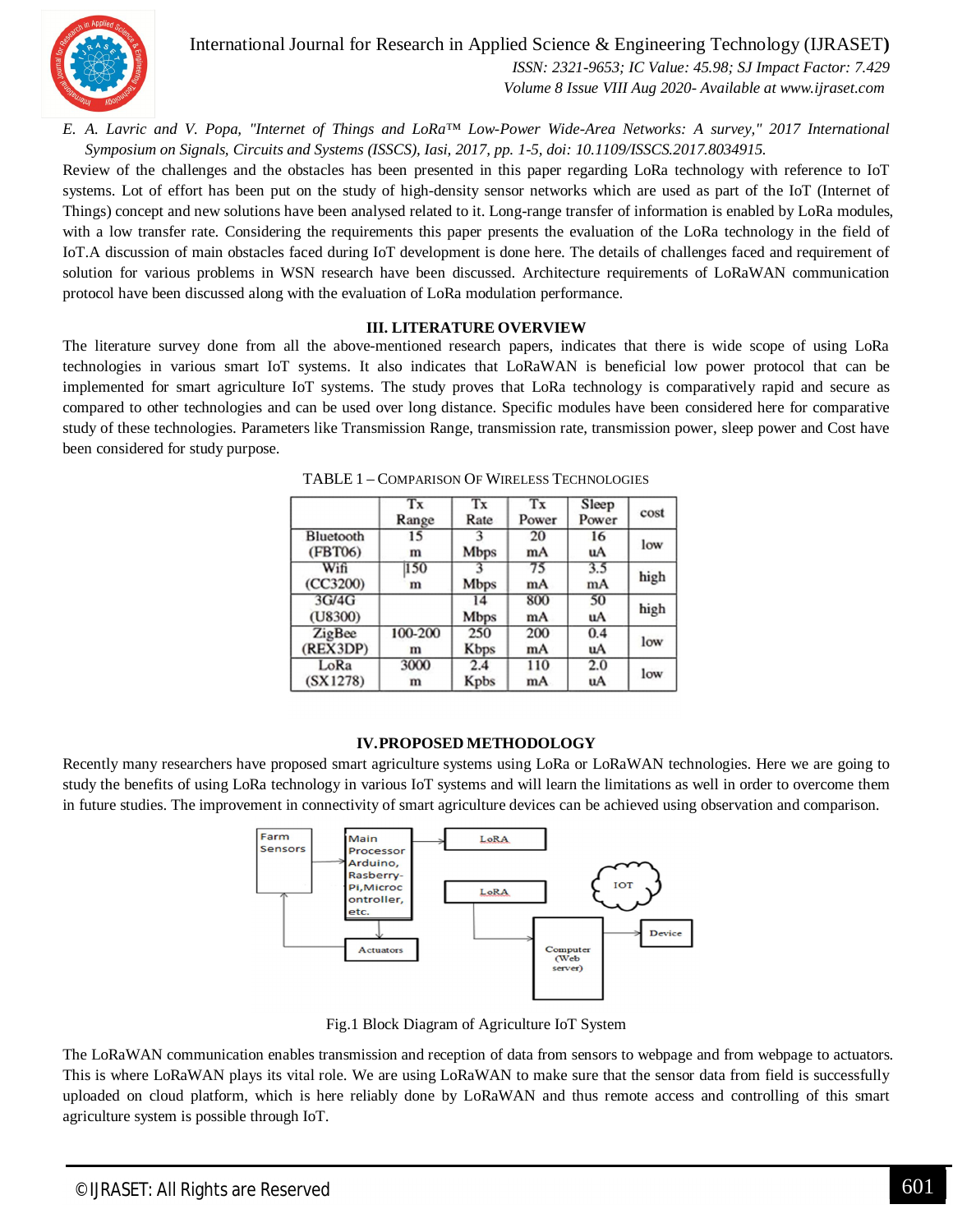International Journal for Research in Applied Science & Engineering Technology (IJRASET**)**



 *ISSN: 2321-9653; IC Value: 45.98; SJ Impact Factor: 7.429 Volume 8 Issue VIII Aug 2020- Available at www.ijraset.com*



Fig. 2 LoRa in IoT system

The end nodes are various types of sensors which collect data from field area. The connector or gateway are the ones which receive sensor data which are embedded or connected to our LoRaWAN transceiver module. Network server can distribute this data received at gateway throughout the web network by using either LoRa or any kind of internet connection. Certain application servers are able to analyse and process data for display and further use of controlling the end nodes. This can be achieved by applying different techniques of machine learning and artificial intelligence. This is how the LoRa based Iot system works. The data is secured by AES algorithm. Lora uses free range RF frequency between range of 865MHz-867 MHz.

#### **V. RESULT AND ANALYSIS**

Using LoRa based Iot systems in agriculture can solve the limitation of poor internet network in affected areas. Also the maintenance cost of system decreases due to selection of economical and reliable LoRa technology Various modules are available in the market at affordable price which makes the system economical as well. From literature review we can learn various features of this technology and can build the IoT system accordingly. Comparison result indicates various aspects of wireless protocol and for low power application such as data reception from sensor, LoRa technology is preferable.

| Sr.            | LoRa and             | LoRa and LoRaWAN Feature Details                        |  |  |
|----------------|----------------------|---------------------------------------------------------|--|--|
| No.            | LoRaWAN feature      |                                                         |  |  |
| 1              | Low Cost             | Reduction of cost by 3 ways: infrastructure investment, |  |  |
|                |                      | operating expenses, end node sensors.                   |  |  |
| $\overline{2}$ | Standardized         | Enhanced speed adoption of global interoperability and  |  |  |
|                |                      | roll out of LoRaWAN based network and IoT               |  |  |
|                |                      | Applications.                                           |  |  |
| 3              | Low Power            | Designed for low power consumption to extend battery    |  |  |
|                |                      | lifetime upto more than 10 years.                       |  |  |
|                |                      |                                                         |  |  |
| $\overline{4}$ | Secure               | End-to end AES128 encryption is embedded.               |  |  |
|                |                      |                                                         |  |  |
| 5              | <b>High Capacity</b> | Can support millions of messages per base station.      |  |  |
|                |                      |                                                         |  |  |
| 6              | Long Range           | Can connect upto 2-5 km in dense areas and upto 10 km   |  |  |
|                |                      | in suburb area.                                         |  |  |
|                |                      |                                                         |  |  |

| TABLE 2 – LORA TECHNOLOGY FEATURE |  |
|-----------------------------------|--|
|-----------------------------------|--|

#### **VI.CONCLUSIONS**

The use of LoRa technology in IoT systems can bring positive difference in the efficiency of systems by reducing its maintenance cost and ensuring the sensor data transmission the to cloud platform without major network issues. The possibility and ease of setting up such smart systems in remote areas can become more easier by using the compatible modules of LoRaWAN and LoRa technolgy. According to the comparative study done, LoRa technology has many benefits over similar type of technologies such as Wifi, bluetooth, GSM etc. due to its low cost and long-range data transmission capacity. Use of IoT system in agriculture can enhance the crop yield of farmer and reduce tremendous efforts related to field monitoring.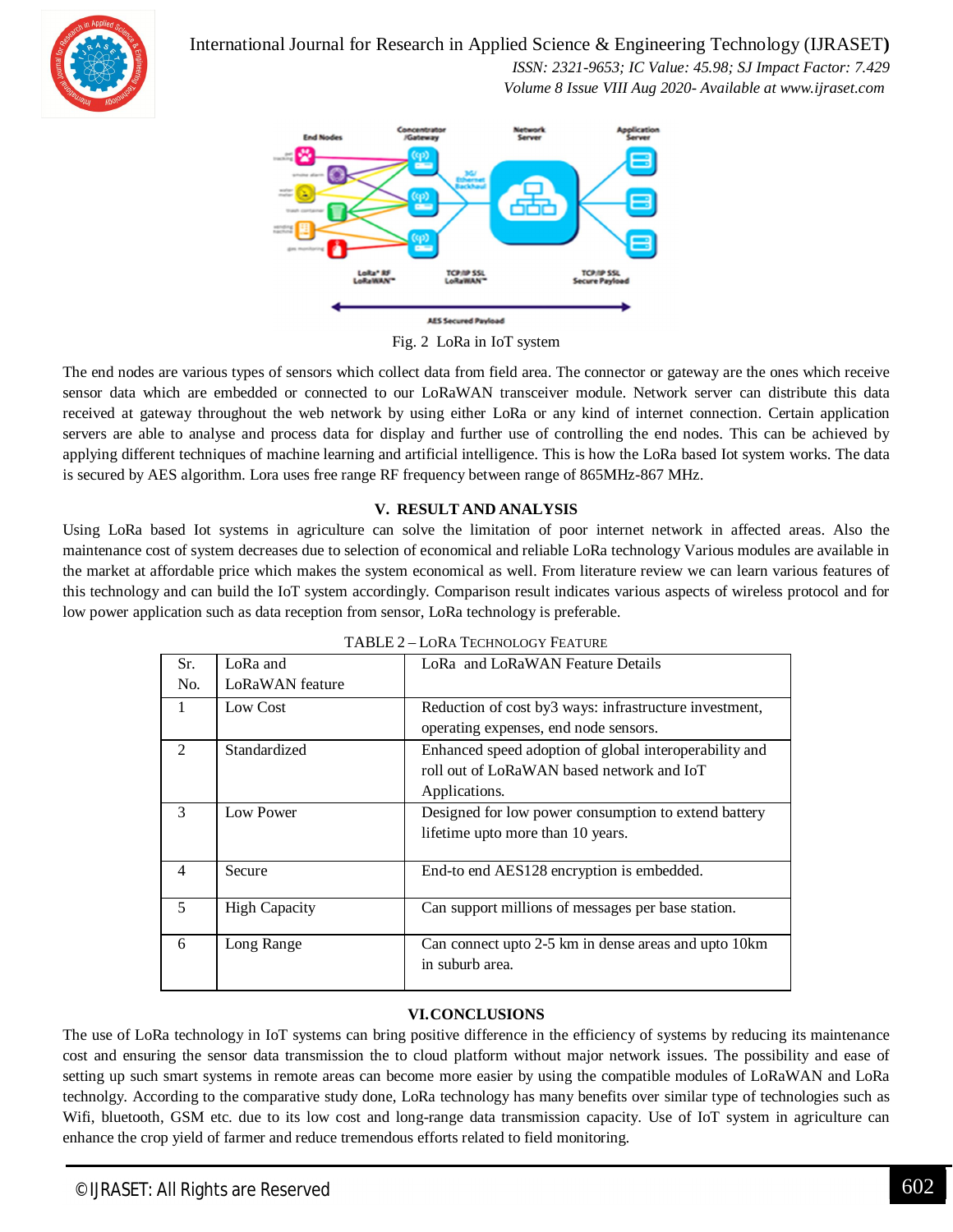International Journal for Research in Applied Science & Engineering Technology (IJRASET**)**



 *ISSN: 2321-9653; IC Value: 45.98; SJ Impact Factor: 7.429*

 *Volume 8 Issue VIII Aug 2020- Available at www.ijraset.com*

#### **REFERENCES**

- [1] D. Davcev, K. Mitreski, S. Trajkovic, V. Nikolovski and N. Koteli, "IoT agriculture system based on LoRaWAN," 2018 14th IEEE International Workshop on Factory Communication Systems (WFCS), Imperia, 2018, pp. 1-4, doi: 10.1109/WFCS.2018.8402368.
- [2] Haxhibeqiri, Jetmir & De Poorter, Eli & Moerman, Ingrid & Hoebeke, Jeroen. (2018). A Survey of LoRaWAN for IoT: From Technology to Application. Sensors. 18. 3995. 10.3390/s18113995.
- [3] C. Bouras, A. Gkamas, V. Kokkinos and N. Papachristos, "Using LoRa Technology for IoT Monitoring Systems," 2019 10th International Conference on Networks of the Future (NoF), Rome, Italy, 2019, pp. 134-137, doi: 10.1109/NoF47743.2019.9014994.
- [4] A. Lavric and V. Popa, "Internet of Things and LoRa™ Low-Power Wide-Area Networks: A survey," 2017 International Symposium on Signals, Circuits and Systems (ISSCS), Iasi, 2017, pp. 1-5, doi: 10.1109/ISSCS.2017.8034915
- [5] M. Saari, A. M. bin Baharudin, P. Sillberg, S. Hyrynsalmi and W. Yan, "LoRa A survey of recent research trends," 2018 41st International Convention on Information and Communication Technology, Electronics and Microelectronics (MIPRO), Opatija, 2018, pp. 0872-0877, doi: 10.23919/MIPRO.2018.8400161.
- [6] Dr. M. Newlin Rajkumar, S. Abinaya, Dr. V. Venkatesa Kumar "Intelligent irrigation system an iot based approach" IEEE International Conference on Innovations in Green Energy and Healthcare Technologies (ICIGEHT'17), 978-1-5090-5778-8/17/\$31.00©2017 IEEE. [4] Shweta Bhatia, Sweety Patel, "Analysis on different Data mining Techniques and algorithms used in IOT", ISSN: 2248-9622, Vol. 5, Issue 11, (Part - 1) November 2015, pp.82-85.
- [7] Nguyen Cong Luong, Dinh Thai Hoang, Ping Wang, Dusit Niyato, Dong In Kim, and Zhu Han "Data Collection and Wireless Communication in Internet of Things (IoT) Using Economic Analysis and Pricing Models: A Survey" arXiv:1608.03475v1 [cs.GT] 11 Aug 2016.
- [8] Dr. N. Suma, Sandra Rhea Samson, S. Saranya, G. Shanmugapriya, R. Subhashri "IOT Based Smart Agriculture Monitoring System" IJRITCC | February 2017.
- [9] Prof. D.O.Shirsath, Punam Kamble, Rohini Mane, Ashwini Kolap, Prof.R.S.More, "IOT Based Smart Greenhouse Automation Using Arduino", International Journal of Innovative Research in Computer Science & Technology (IJIRCST) ISSN: 2347-5552, Volume-5, Issue-2, March 2017 DOI: 10.21276/ijircst.2017.5.2.4
- [10] Prof. K. A. Patil, Prof. N. R. Kale "A Model for Smart Agriculture Using IoT" IEEE | December 2016.